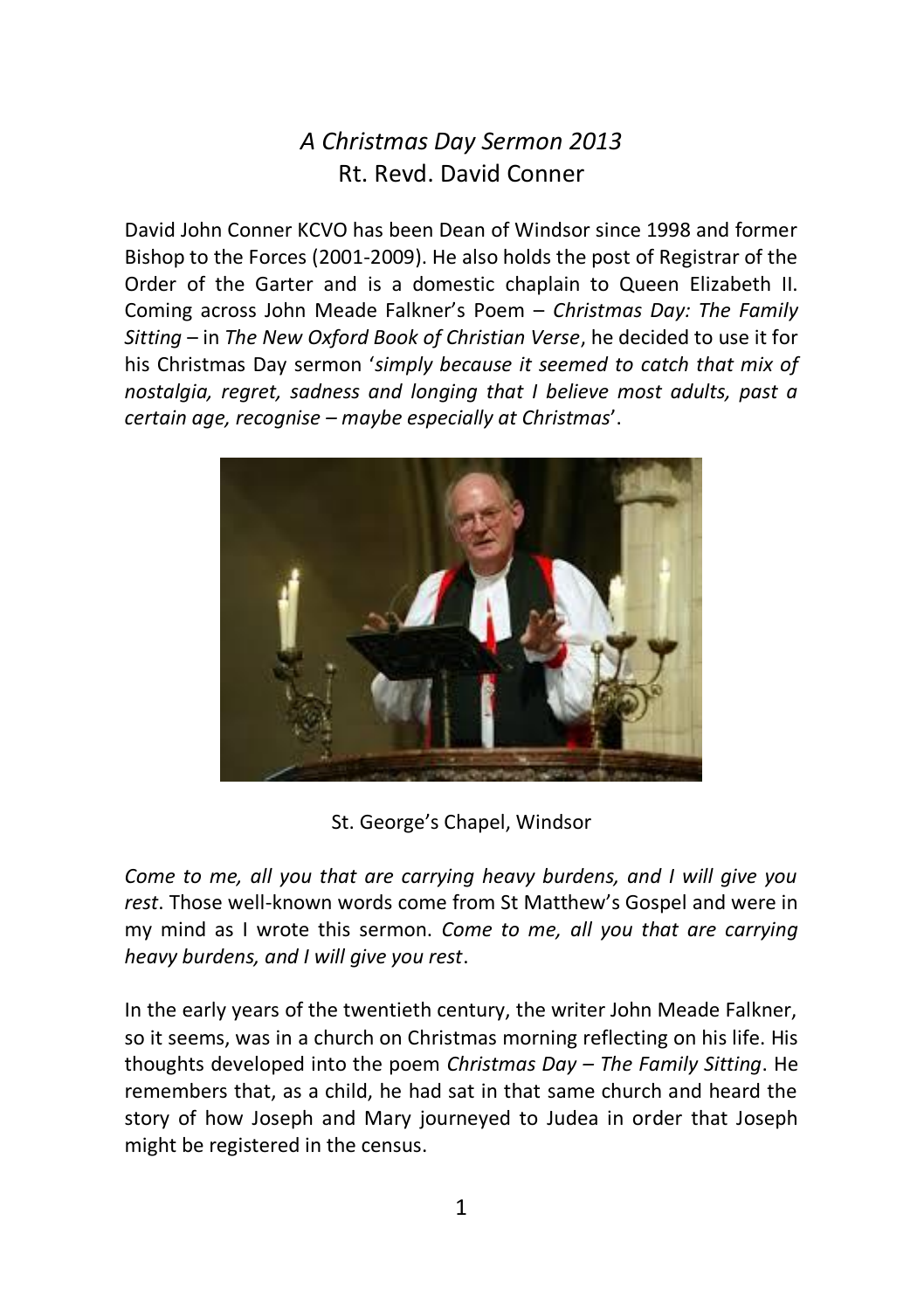In the days of Caesar Augustus There went forth this decree: *Si quis rectus et Justus* Liveth in Galilee, Let him go up to Jerusalem And pay his scot to me.

The poet continues in pensive mood:

There passed one after the other Christmases fifty-three, Since I sat here with my mother And heard the great decree: How they went up to Jerusalem Out of Galilee.

He remembers not only his mother but all the members of his family, and writes:

> They have passed one after the other Father and mother died, Brother and sister and brother Taken and sanctified. I am left alone in the sitting, With none to sit beside.

And as he remains in solitary mood in the church on Christmas morning, he looks around him and further reflects:

> The pillars are twisted with holly, And the font is wreathed with yew, Christ forgive me for folly, Youth's lapses – not a few, For the hardness of my middle life, For age's fretful view.

As John Meade Falkner thinks of how much of his life he regrets, he perhaps glimpses something of his lost innocence in the children who fill the church on this Christmas morning.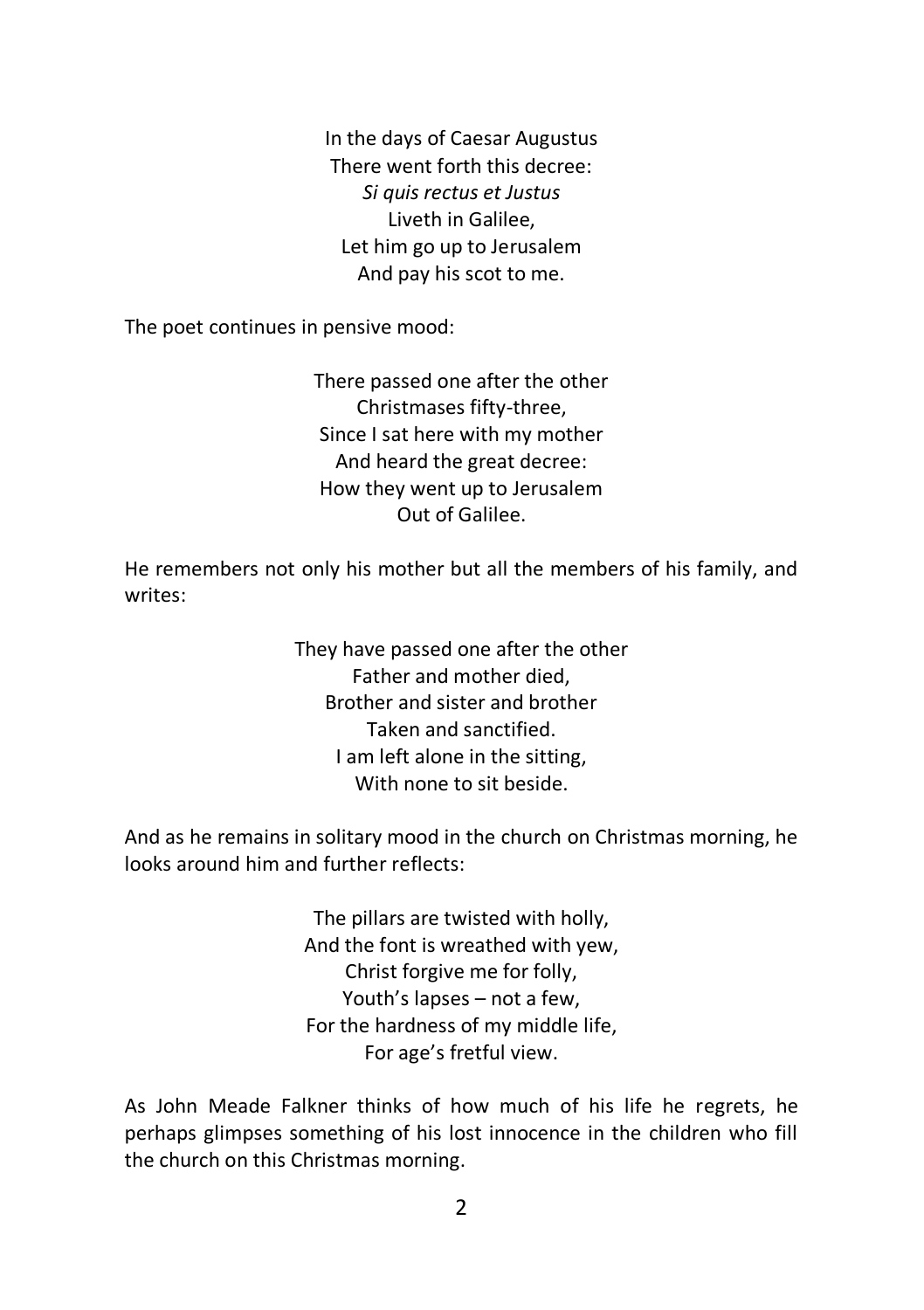The bells ring out in the steeple The gladness of erstwhile, And the children of other people Are walking up the aisle; They brush my elbow in passing, Some turn to give me a smile.

Our writer, deep in thought, concludes his poem with the words:

My Lord, where I have offended Do Thou forgive it me. That so, when all being ended, I hear Thy last decree. I may go up to Jerusalem Out of Galilee.

For many of us, as it seems to have been for John Meade Falkner, Christmas is a bitter-sweet time. There are fond memories of Christmases past, and of course much happiness to be derived from witnessing the delight of children and experiencing the kindness of friends. But there is also a sense of the passing of time (another year gone) and the question of how that time has been used; what we have made of our lives.

\*

Christ forgive me for folly, Youth's lapses – not a few, For the hardness of my middle life, For age's fretful view.

Though, in the course of our daily lives, we disguise the fact from those around us, and perhaps conceal it even from ourselves, for many of us there is, buried somewhere deep inside, some lingering regret; some sense of all we might have been; some awareness of time wasted; some wishing that things might have been different. And it can often be at Christmas time that this sadness surfaces.

It is bearing such a secret burden that many of us come to church on Christmas Day. And as we hear the old familiar story and sing the old familiar carols, we find a kind of solace; strange comfort. It is like the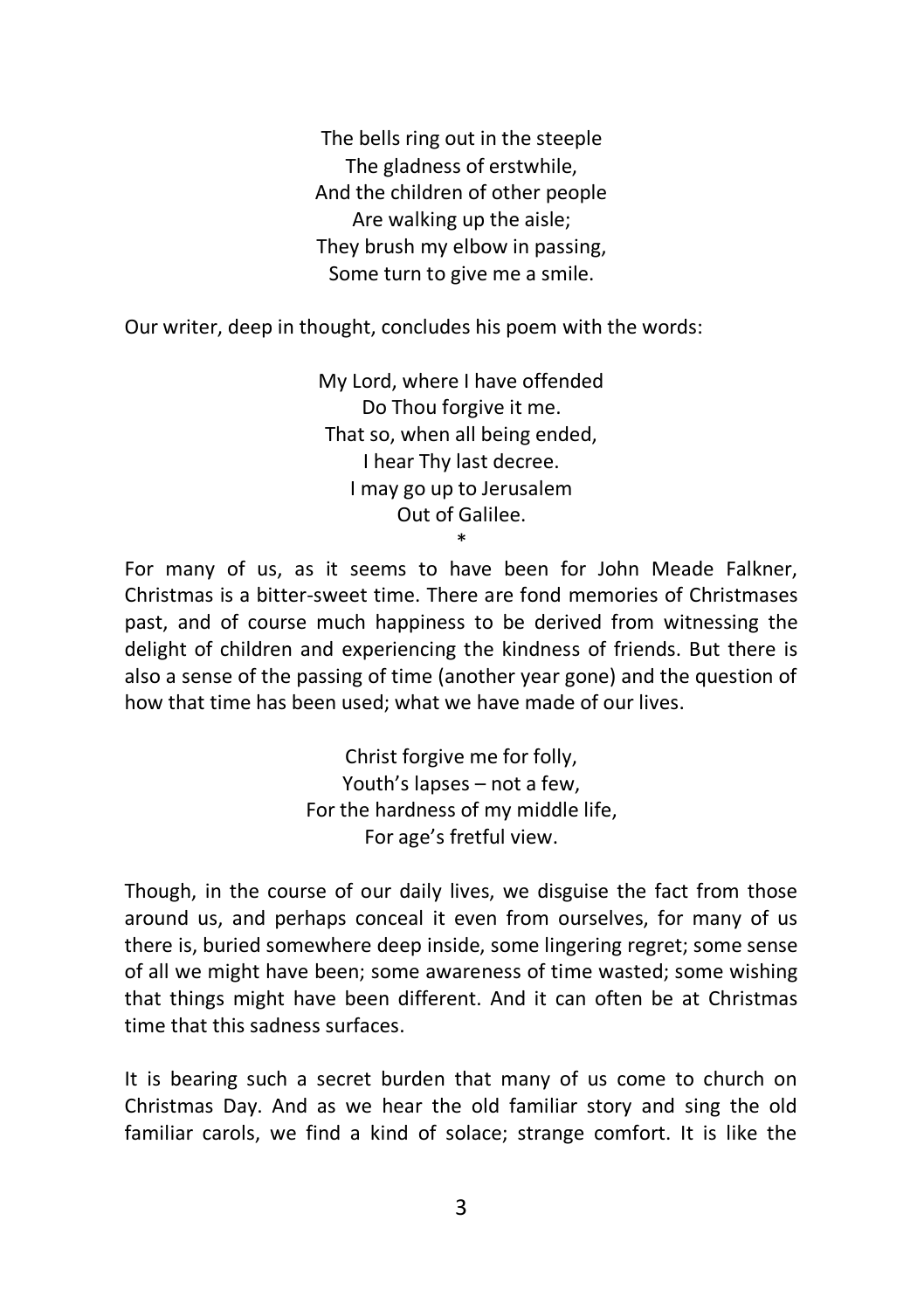drawing of a blanket over us on a wintry morning as we shelter from the cold.

But sometimes something else seems to be at work; something that awakens us and stirs us; something that invigorates. It simply dawns upon us that we celebrate the birth of the babe of Bethlehem because that child grew to be the man whose life was to be so spent in serving others that those around him came to see him as God's word of love declared to humankind; God's inner nature being revealed through human flesh. They came to see that God was 'present' in him; here amongst us. Through his compassion, healing and forgiving, they saw God reaching out to us in mercy. Through his suffering they saw the lengths that God will go to in order to embrace us. Through his resurrection, they were given confidence that God's love could not be overcome. Through his ascension into heaven they caught sight of the destiny God has in mind for us.

> My Lord, where I have offended Do thou forgive it me. That so, when all being ended, I hear Thy last decree, I may go up to Jerusalem, Out of Galilee.

Jesus Christ, whose birth we celebrate today, is God's word of consolation uttered to all who, like John Meade Falkner, are burdened with regret; the reassurance that God's love will never let us go.

Of course that word is understood through what might be called 'the heart's intelligence'. It is truth first grasped by intuition and imagination. But, once heard with the inward ear of faith, it has the power to transform lives; such a powerful operation as could never be sustained by mere fantasy; simply never could endure as it has endured, down through the ages.

God's reassuring word of love declared to us in Jesus Christ relieves us of the burden of regret, rekindles hope, engenders gratitude, and draws out of us, as if it were just natural, prayer and praise.